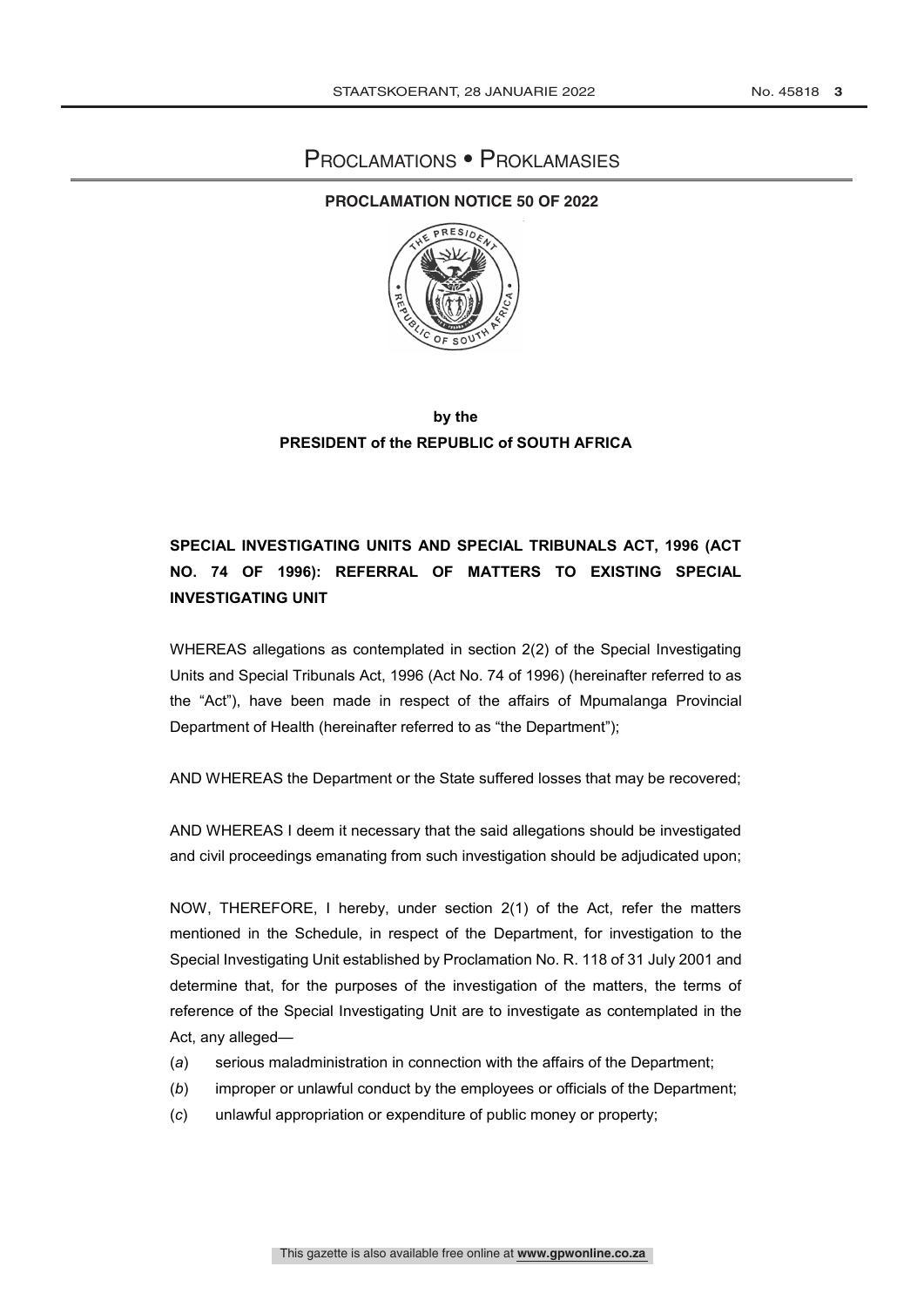- (*d*) unlawful, irregular or unapproved acquisitive act, transaction, measure or practice having a bearing upon State property;
- (*e*) intentional or negligent loss of public money or damage to public property;
- (*f*) offence referred to in Parts 1 to 4, or section 17, 20 or 21 (in so far as it relates to the aforementioned offences) of Chapter 2 of the Prevention and Combating of Corrupt Activities Act, 2004 (Act No. 12 of 2004), and which offences were committed in connection with the affairs of the Department; or
- (*g*) unlawful or improper conduct by any person, which has caused or may cause serious harm to the interests of the public or any category thereof,

which took place between 1 January 2018 and the date of publication of this Proclamation or which took place prior to 1 January 2018 or after the date of publication of this Proclamation, but is relevant to, connected with, incidental or ancillary to the matters mentioned in the Schedule or involve the same persons, entities or contracts investigated under authority of this Proclamation, and to exercise or perform all the functions and powers assigned to or conferred upon the said Special Investigating Unit by the Act, including the recovery of any losses suffered by the Department or the State, in relation to the said matters in the Schedule.

Given under my Hand and the Seal of the Republic of South Africa at PRETORIA this 14<sup>TH</sup> day of JANUARY Two thousand and twenty-two.

#### **M C RAMAPHOSA President**

By Order of the President-in-Cabinet:

**R O LAMOLA, MP Minister of the Cabinet**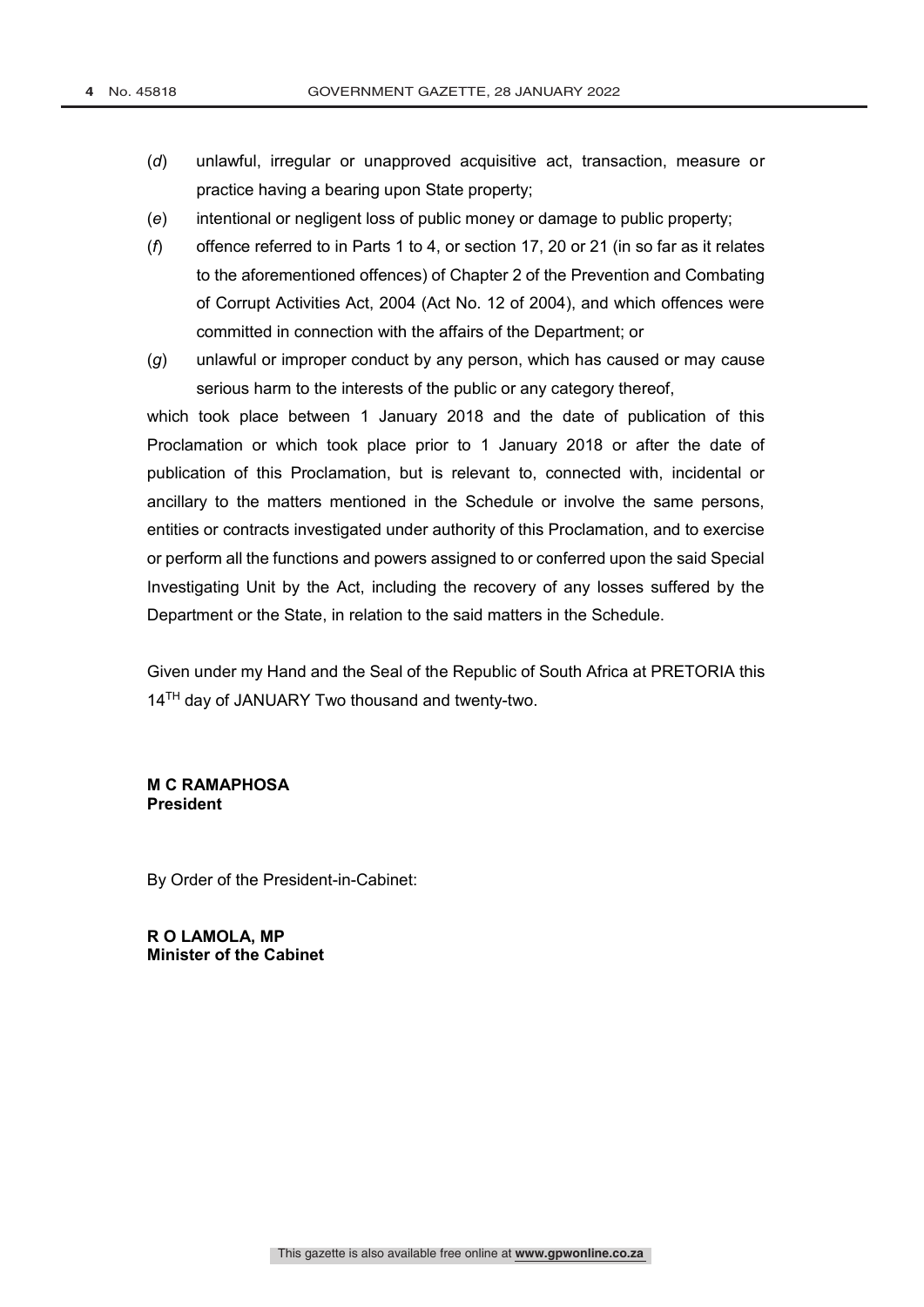#### **SCHEDULE**

- 1. The procurement of or contracting for —
- (*a*) ICT infrastructure required to operationalise the Bethal Hospital;
- (*b*) the installation and commissioning of an ICT network for the Middelburg Hospital;
- (*c*) a fleet management solution for the Department;
- *(d)* a citizen engagement platform for the Department;
- *(e)* the connection of community health centres and clinics to a virtual private network; and
- *(f)* the digitalisation of queue management processes at Themba Hospital,

by or on behalf of the Department, and payments which were made in respect thereof in a manner that was―

- (i) not fair, equitable, transparent, competitive or cost-effective; or
- (ii) contrary to applicable―
	- (*aa*) legislation;
	- (*bb*) manuals, guidelines, practice notes, circulars or instructions issued by the National Treasury or the relevant Provincial Treasury; or
	- (*cc*) manuals, codes, guidelines, policies, procedures, prescripts, instructions or practices of, or applicable to the Department,

and any related unauthorised, irregular or fruitless and wasteful expenditure incurred by the Department or the State.

2. Any unlawful or improper conduct by the employees or officials of the Department or applicable service providers, or any other person or entity in relation to the allegations set out in paragraph 1 of this Schedule.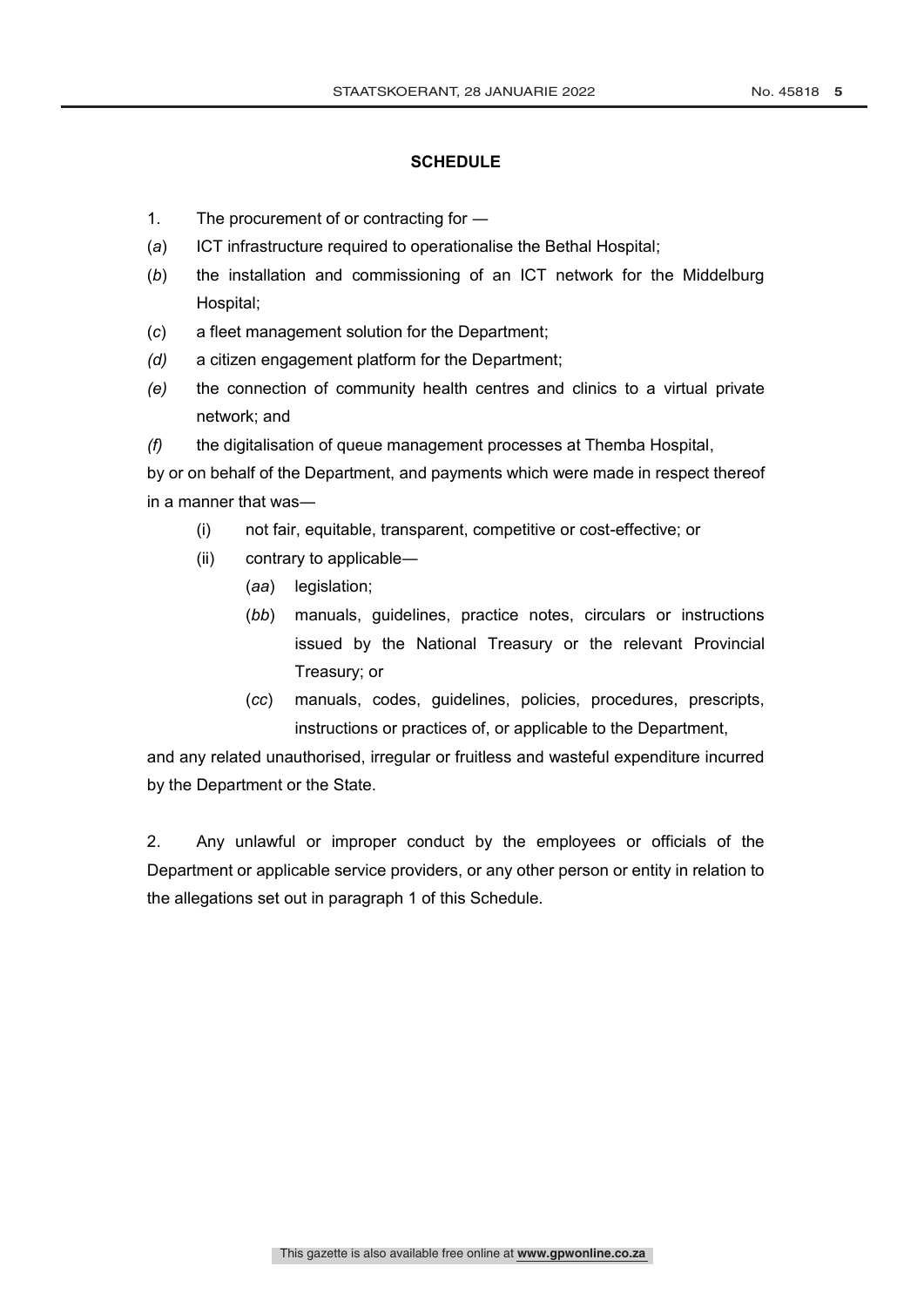# **PROKLAMASIE KENNISGEWING 50 VAN 2022 PROKLAMASIE van die PRESIDENT van die REPUBLIEK van SUID AFRIKA**

# **WET OP SPESIALE ONDERSOEKEENHEDE EN SPESIALE TRIBUNALE, 1996: VERWYSING VAN AANGELEENTHEDE NA BESTAANDE SPESIALE ONDERSOEKEENHEID**

AANGESIEN bewerings soos beoog in artikel 2(2) van die Wet op Spesiale Ondersoekeenhede en Spesiale Tribunale, 1996 (Wet No. 74 van 1996) (hierna na verwys as "die Wet"), gemaak is in verband met die aangeleenthede van die Mpumalanga Provinsiale Department van Gesondheid (hierna verwys as "die Departement");

EN AANGESIEN die Departement of die Staat verliese gely het wat verhaal kan word;

EN AANGESIEN ek dit nodig ag dat gemelde bewerings ondersoek en siviele geskille voortspruitend uit sodanige ondersoek bereg moet word;

DERHALWE verwys ek hierby, kragtens artikel 2(1) van die Wet, die aangeleenthede in die Bylae vermeld ten opsigte van die Departement, vir ondersoek na die Spesiale Ondersoekeenheid ingestel by Proklamasie No. R. 118 van 31 Julie 2001 en bepaal dat, vir die doeleindes van die ondersoek van die aangeleenthede, die opdrag van die Spesiale Ondersoekeenheid is om soos beoog in gemelde Wet, ondersoek te doen na enige beweerde—

- (*a*) ernstige wanadministrasie in verband met die aangeleenthede van die Departement;
- (*b*) onbehoorlike of onregmatige optrede deur beamptes of werknemers van die Departement;
- (*c*) onregmatige bewilliging of besteding van publieke geld of eiendom;
- (*d*) onwettige, onreëlmatige of nie-goedgekeurde verkrygende handeling, transaksie, maatreël of praktyk wat op Staatseiendom betrekking het;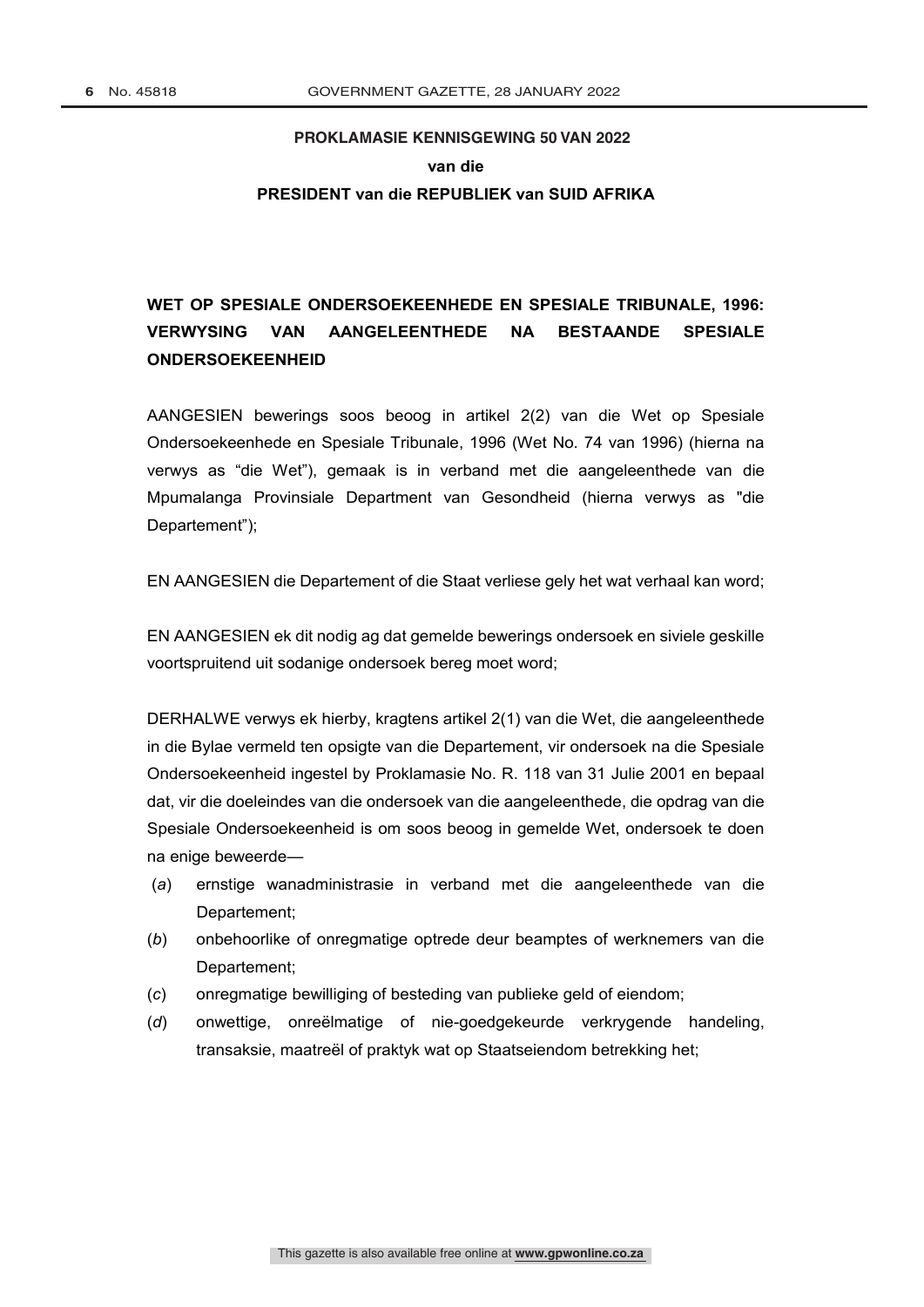- (*e*) opsetlike of nalatige verlies van publieke geld of skade aan publieke eiendom;
- (*f*) misdryf bedoel in Dele 1 tot 4, of artikel 17, 20 of 21 (vir sover dit op voornoemde misdrywe betrekking het) van Hoofstuk 2 van die Wet op die Voorkoming en Bestryding van Korrupte Bedrywighede, 2004 (Wet No. 12 van 2004), en welke misdrywe gepleeg is in verband met die sake van die Universiteit; of
- (*g*) onwettige of onbehoorlike optrede deur enige persoon wat ernstige benadeling vir die belange van die publiek of enige kategorie daarvan veroorsaak het of kan veroorsaak,

wat plaasgevind het tussen 1 Januarie 2018 en die datum van publikasie van hierdie Proklamasie of wat plaasgevind het voor 1 Januarie 2018 of na die datum van publikasie van hierdie Proklamasie, wat relevant is tot, verband hou met, insidenteel of bykomstig is tot, die aangeleenthede vermeld in die Bylae of wat dieselfde persone, entiteite of kontrakte betrek wat ondersoek word kragtens die volmag verleen deur hierdie Proklamasie, en om al die werksaamhede en bevoegdhede wat deur die Wet aan die gemelde Spesiale Ondersoekeenheid toegewys of opgedra is, uit te oefen of te verrig in verband met die genoemde aangeleenthede in die Bylae, insluitend die verhaal van enige verliese wat deur die Departement of die Staat gely is.

Gegee onder my Hand en die Seël van die Republiek van Suid-Afrika te **PRETORIA**  op hede die **14DE** dag van **JANUARIE** Twee duisend-en-twee-en-twintig.

### **M C RAMAPHOSA President**

Op las van die President-in-Kabinet

**R O LAMOLA, LP Minister van die Kabinet**